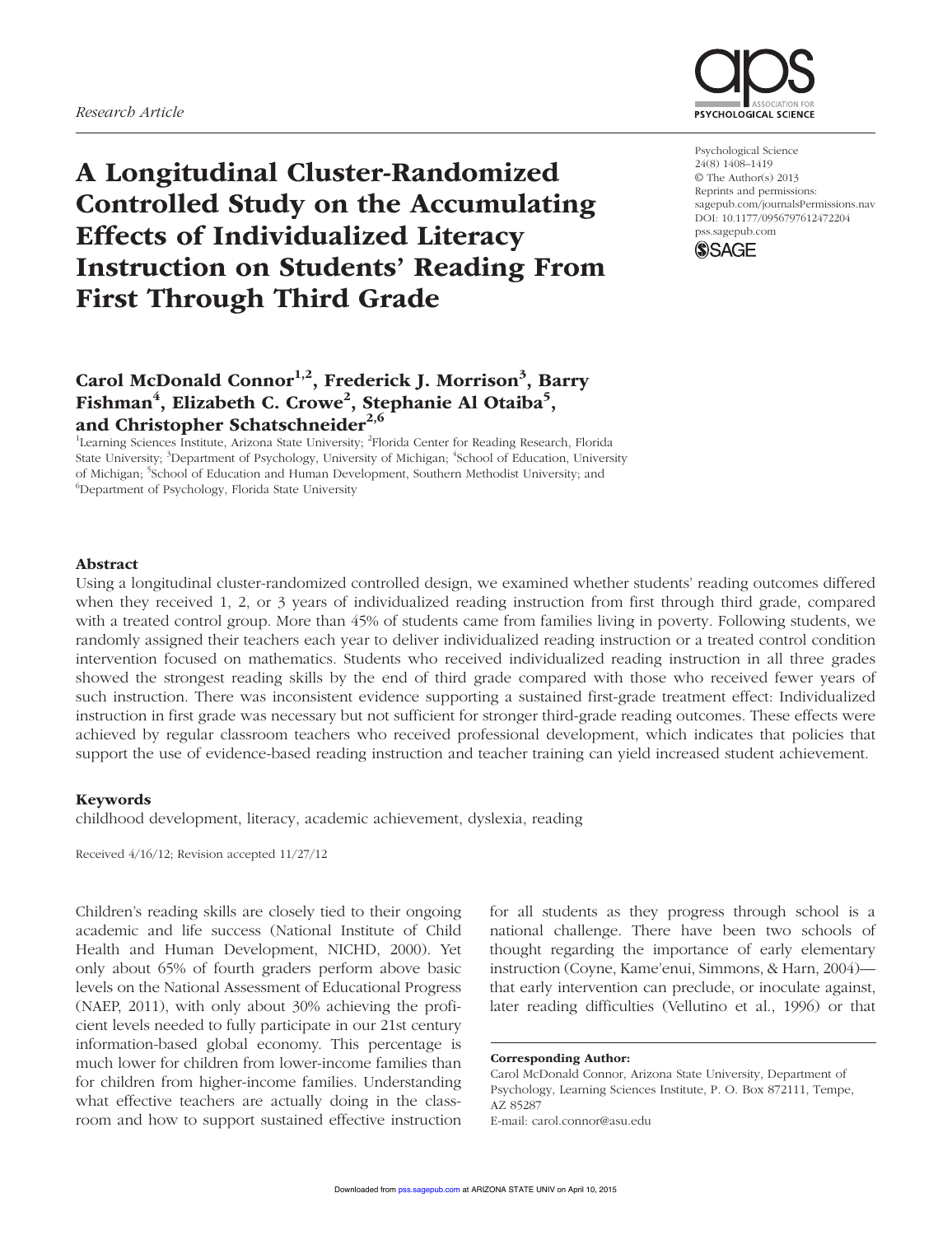ongoing and sustained high-quality instruction is required (Snow, Burns, & Griffin, 1998). Accumulating research suggests that the issue is complex and that students with different cognitive profiles respond differently to interventions (Connor, Morrison, Fishman, Schatschneider, & Underwood, 2007; Foorman, Francis, Fletcher, Schatschneider, & Mehta, 1998). These studies suggest that for some children, a dose of intensive intervention is enough to prevent additional problems, whereas for others it is not (Coyne et al., 2004). However, many of these studies focused specifically on children with or at risk for learning disabilities, with interventions provided by highly trained teachers.

What about average students attending higher poverty schools, many of whom are at serious risk for reading failure? Head Start preschool studies suggest that initial gains in reading skills diminish over time as children experience inadequate instruction (Lee & Loeb, 1995), whereas other preschool programs show sustained benefits over time (Reynolds, Temple, Robertson, & Mann, 2002). The national Reading First initiative, which focused on students in the first through third grade, showed positive effects for word reading but not for comprehension (Gamse, Jacob, Horst, Boulay, & Unlu, 2008). Most recently, large data sets and teacher value-added scores<sup>1</sup> have been used in correlational studies to show that when students have more effective teachers, they show greater achievement and that effects may accumulate, with the impact of effective teaching in early grades fading through elementary school (Chetty, Friedman, & Rockoff, 2012; Konstantopoulos & Chung, 2011). Valueadded studies have informed policy and, as a result of federal initiatives such as Race to the Top, many states are beginning to hold individual teachers accountable for their students' academic progress using value-added scores (U.S. Department of Education, 2012).

There are, however, concerns with value-added scores, which may be influenced by school and peer effects rather than teachers' instruction (Justice, Petscher, Schatschneider, & Mashburn, 2011; Raudenbush, 2004; Rothstein, 2008) and leave important questions unanswered. It is still not clear, for example, whether the timing of effective instruction is important and whether and how the impact of effective teaching accumulates as students attending higher poverty schools progress through the elementary years. This concern has implications for teacher deployment and training both theoretically (e.g., testing the self-teaching hypothesis; Share, 1995; Stanovich, 1986) as well as practically. Finally, valueadded scores say nothing about what teachers and students are actually doing in the classroom and what can be done to improve teacher practice and, hence, student outcomes. Intervention studies that use randomized controlled designs can elucidate effective instructional strategies. However, because of logistics and resources, they are typically single-grade studies (Elleman, Lindo, Morphy, & Compton, 2009; NICHD, 2000) and so cannot test the timing or accumulation of effects. $^{2}$  Additionally, many of these produce relatively small or no effects on standardized reading measures (e.g., James-Burdumy et al., 2010).

In the present investigation, we extended and addressed gaps in the current research in three ways. First, we used a cluster-randomized treated-control design (Raudenbush & Bryk, 2002; Shadish, Cook, & Campbell, 2002), which permits stronger causal claims than archival, correlational, or quasiexperimental study designs do (Shavelson & Towne, 2002). Previous correlational and quasiexperimental findings could be related to selection bias; for example, students who received more effective instruction might have been subsequently assigned to classrooms with higher achieving peers (i.e., tracked), which would explain accumulation and inoculation effects. Second, longitudinal data were collected. By following students longitudinally and, each year, randomly assigning their teachers to either a treatment or control condition, we were able to examine whether effects of individualized instruction, relative to the control group, were cumulative and whether effective firstgrade individualized instruction protected students attending higher poverty schools against later less effective instruction (i.e., provided inoculation). Finally, using an intervention study, we explicated the elements of more effective literacy instruction and whether these effects accumulate over time such that relatively small effects add up to large effects by the end of third grade.

The classroom instructional reading intervention used in this study, Individualizing Student Instruction (ISI), was designed to investigate whether Child Characteristic × Treatment interactions (also called Aptitude × Treatment interactions; Connor et al., 2007; Cronbach & Snow, 1977) were causally related to variability observed in students' reading achievement, even when they shared the same classroom. In our past research, single-grade efficacy trials in kindergarten (Al Otaiba et al., 2011), first grade (Connor et al., 2007; Connor, Morrison, Schatschneider, et al., 2011; Connor, Piasta, et al., 2009), and third grade (Connor, Morrison, Fishman, et al., 2011) produced three separate results. First, optimal amounts and types of reading instruction to achieve proficient skill differed for students and could be computed fairly precisely using algorithms that took into account students' current reading levels, end-ofschool-year target, and vocabulary skills. Second, students who received ISI in reading achieved stronger reading outcomes compared with the control group, and, third, the more closely the amount of reading instruction they received matched ISI-recommended amounts, the stronger their reading outcomes were. Using student-outcome and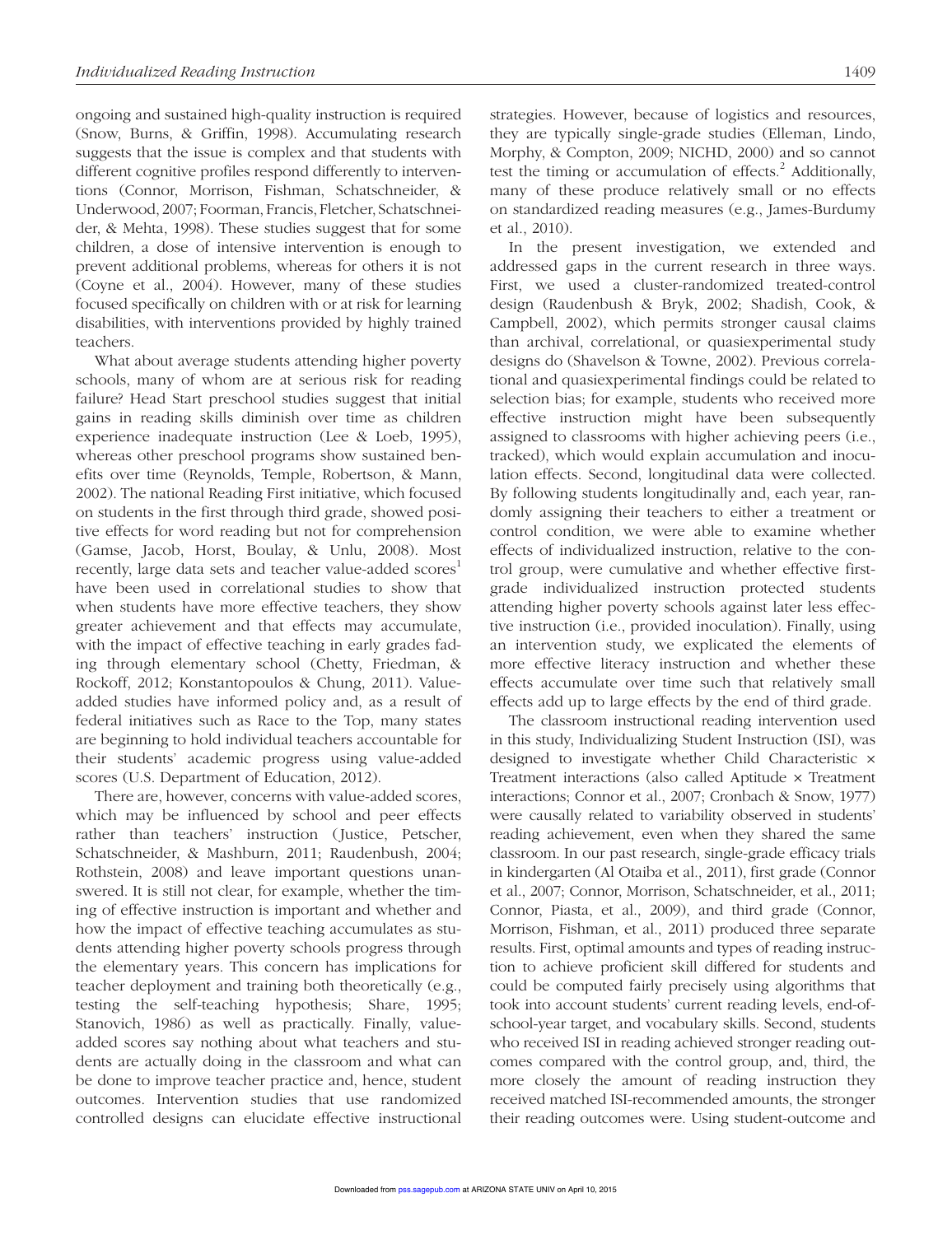classroom-observation data from these studies, we refined operating algorithms and added new algorithms (see Part A in the Supplemental Material available online), which were used in the present study.

This study had three principal aims: (a) to replicate our findings from the single-grade studies, (b) to investigate whether ISI-reading effects accumulate from first through third grade, and (c) to examine whether receiving ISI in reading in first grade, rather than in later grades, resulted in stronger end-of-third-grade reading ability (i.e., produced an inoculation effect).

## Method

#### *Study design and recruitment*

Figure 1 provides an overview of the cluster-randomized treated-control design of our study. The advantage of a treated-control design was that all of the teachers in the study received training in an important area of instruction, Hawthorne effects were mitigated, and the motivation of the teachers was more likely to be similar across groups (Shadish et al., 2002). An important objective in this study was to control the amount of professional development provided so that it was the same for both groups, which was not the case in previous studies. In this design, the business-as-usual control condition for the ISI-reading group was typical reading instruction provided to students in the math-intervention condition. Similarly, the business-as-usual control group for the mathematics condition was typical mathematics instruction provided to students in the ISI-reading condition.

Schools, first-grade teachers, and their students (*N* = 468) were recruited in the 2008 to 2009 school year, and each teacher  $(N = 28)$  within schools was randomly assigned to either the ISI-reading or math-intervention



Fig. 1. Longitudinal research design of the present study. Children were followed from first through third grade, and their teachers were randomly assigned to condition—Individualizing Student Instruction (ISI) reading intervention or mathematics control instruction—at each grade. Hence, students could receive 1, 2, or 3 years of the ISI reading intervention in various grade configurations.

condition. We then followed these students into second grade and recruited their teachers  $(N = 49)$  and classmates  $(N = 568)$ . Each classroom within schools was again randomly assigned to condition (see Fig. 1). Of the second-grade students, 398 were also in the first-grade sample (15% attrition). We then followed these students into third grade and recruited their teachers and classmates ( $N = 40$  teachers and 541 students) and again randomly assigned each classroom to condition. Of these students, 523 also participated in the second-grade study (3% attrition), and 357 participated in the first-grade study (24% attrition over all 3 years of the study). A few teachers declined to participate, and in other cases, students moved to new schools, and we lacked the resources to include their schools and teachers in the interventions. However, each of these students ( $n = 68$ ; 88 data points) was still assessed and assigned to the control group for the year that their teacher did not participate. Their scores were included in the longitudinal part of this study but not the within-grade part of the study. Analyses excluding these children yielded similar results.

Schools were located in north Florida in a district that had not participated in previous ISI studies and served economically and ethnically diverse student bodies in urban, suburban, and rural communities. The percentage of students at each school receiving free or reduced-price lunch, a commonly used indicator of poverty, ranged from 39% to 59%, with an overall mean of 47%. Six schools were recruited in the 2008 to 2009 school year. One school was closed the following year, so five schools participated in the second-grade study. The district opened a new school in 2010 to 2011 serving approximately 90 of the students in the study, which we recruited. Eighty-one percent of participating students were White, 6% were Black, and 13% belonged to other ethnic/racial groups. Classroom teachers were all certified following Florida requirements, including holding a bachelor's degree; 23% held at least a master's degree.

#### *Student assessments*

Students' literacy and mathematics skills were assessed. For this reading study, we used the Letter-Word Identification and Passage Comprehension tests from the Woodcock-Johnson III Tests of Achievement (Woodcock, McGrew, & Mather, 2001), which were individually administered in the fall, winter, and spring each school year (see Table 1). Raw scores were converted to *W* scores, which are a variation of Rasch scores and provide equal intervals. A *W* score of 500 (*SD* = 15) is the expected score for a 10-year-old child. Students' Letter-Word Identification scores were highly correlated with their Passage Comprehension scores ( $r = .869$ ,  $p < .001$ ) and with the scores on the Gates-MacGinitie Reading Test (GMRT;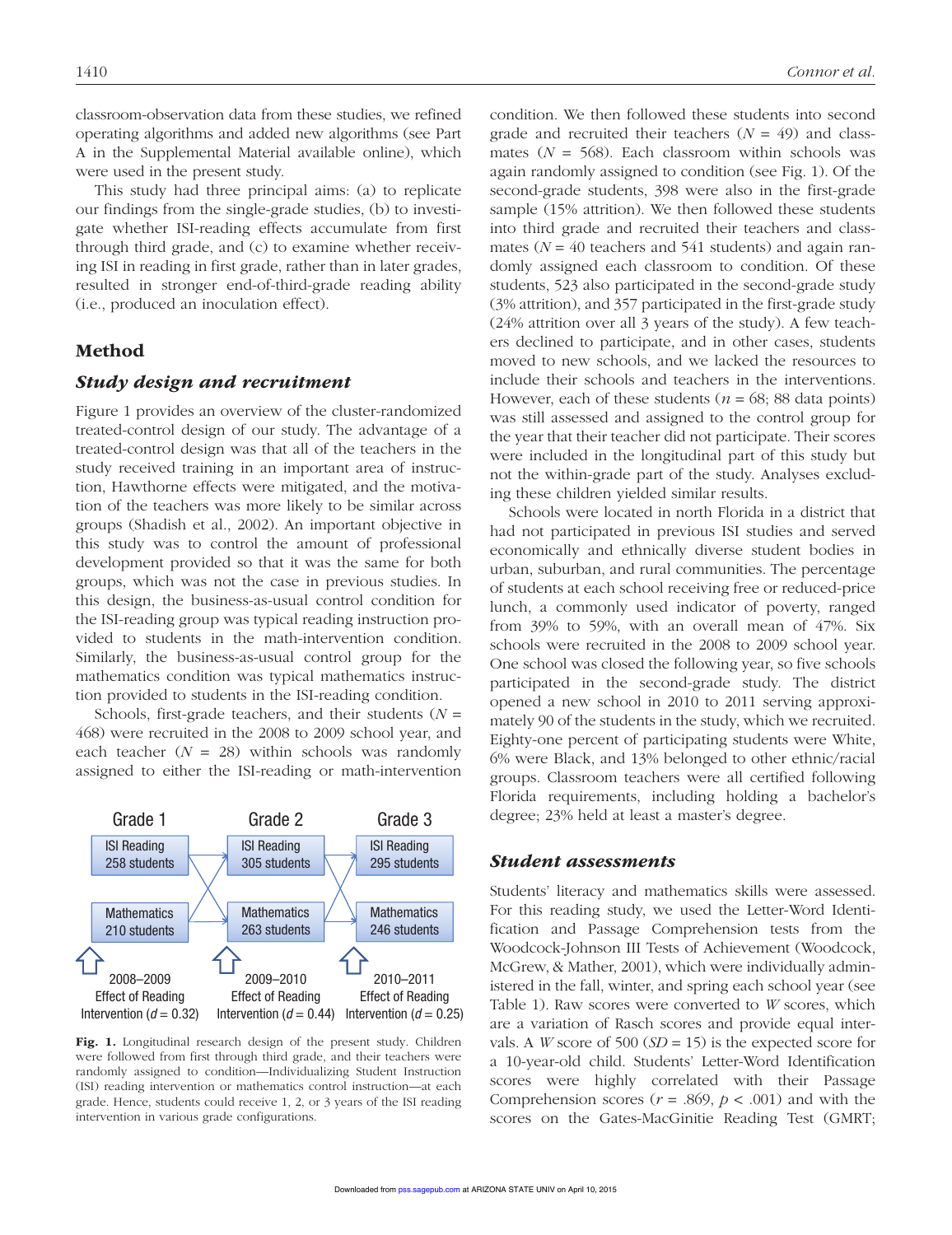Table 1. Mean *W* Scores for Word Reading and Passage Comprehension for Students in the First Through Third Grades

|                                                               |                  | Word Reading score |                            | Passage<br>Comprehension score |                           |
|---------------------------------------------------------------|------------------|--------------------|----------------------------|--------------------------------|---------------------------|
| Measurement occasion and years in<br>ISI reading intervention | $\boldsymbol{n}$ | $\cal M$           | $\ensuremath{\mathit{SD}}$ | $\cal M$                       | $\ensuremath{\mathit SD}$ |
| First grade: fall                                             |                  |                    |                            |                                |                           |
| $\boldsymbol{0}$                                              | 100              | 421.71             | 31.413                     | 443.86                         | 24.852                    |
| $\mathbf 1$                                                   | 201              | 420.93             | 27.444                     | 444.16                         | 22.951                    |
| $\overline{c}$                                                | 111              | 419.86             | 24.903                     | 442.60                         | 21.173                    |
| $\overline{\mathbf{3}}$                                       | 37               | 415.73             | 18.458                     | 439.05                         | 19.452                    |
| Total                                                         | 449              | 420.41             | 27.135                     | 443.28                         | 22.652                    |
| First grade: winter                                           |                  |                    |                            |                                |                           |
| $\boldsymbol{0}$                                              | 98               | 448.78             | 27.796                     | 465.91                         | 16.172                    |
| $\mathbf{1}$                                                  | 208              | 450.12             | 24.144                     | 467.62                         | 15.363                    |
| $\overline{c}$                                                | 113              | 453.17             | 22.471                     | 468.81                         | 12.848                    |
| $\overline{\mathbf{3}}$                                       | 38               | 446.97             | 18.877                     | 463.89                         | 11.714                    |
| Total                                                         | 457              | 450.32             | 24.194                     | 467.23                         | 14.704                    |
| First grade: spring                                           |                  |                    |                            |                                |                           |
| $\mathbf{0}$                                                  | 105              | 459.77             | 25.974                     | 472.55                         | 15.606                    |
| $\mathbf{1}$                                                  | 211              | 463.35             | 21.966                     | 475.26                         | 13.529                    |
| $\overline{c}$                                                | 114              | 465.21             | 18.325                     | 476.95                         | 11.171                    |
| $\overline{\mathbf{3}}$                                       | 38               | 462.00             | 16.288                     | 477.43                         | 9.547                     |
| Total                                                         | 468              | 462.89             | 21.752                     | 475.28                         | 13.248                    |
| Second grade: fall                                            |                  |                    |                            |                                |                           |
| $\boldsymbol{0}$                                              | 171              | 462.63             | 26.713                     | 443.86                         | 24.852                    |
|                                                               | 280              | 464.27             | 25.420                     | 444.16                         |                           |
| $\mathbf{1}$                                                  | 147              |                    |                            | 442.60                         | 22.951                    |
| $\overline{c}$                                                |                  | 470.73             | 20.343                     |                                | 21.173                    |
| $\overline{\mathbf{3}}$                                       | 38               | 467.50             | 16.825                     | 439.05                         | 19.452                    |
| Total                                                         | 636              | 465.51             | 24.414                     | 443.28                         | 22.652                    |
| Second grade: winter                                          |                  |                    |                            |                                |                           |
| $\boldsymbol{0}$                                              | 135              | 477.10             | 22.788                     | 465.91                         | 16.172                    |
| $\mathbf{1}$                                                  | 256              | 476.19             | 22.698                     | 467.62                         | 15.363                    |
| $\overline{c}$                                                | 142              | 482.78             | 17.829                     | 468.81                         | 12.848                    |
| $\overline{\mathfrak{Z}}$                                     | 38               | 479.68             | 17.037                     | 463.89                         | 11.714                    |
| Total                                                         | 571              | 478.28             | 21.390                     | 467.23                         | 14.704                    |
| Second grade: spring                                          |                  |                    |                            |                                |                           |
| $\boldsymbol{0}$                                              | 140              | 483.80             | 21.562                     | 472.55                         | 15.606                    |
| $\mathbf 1$                                                   | 251              | 486.40             | 19.975                     | 475.26                         | 13.529                    |
| $\overline{\mathbf{c}}$                                       | 139              | 490.46             | 16.663                     | 476.95                         | 11.171                    |
| $\overline{\mathbf{3}}$                                       | 38               | 487.32             | 14.226                     | 477.43                         | 9.547                     |
| Total                                                         | 568              | 486.81             | 19.398                     | 475.28                         | 13.248                    |
| Third grade: fall                                             |                  |                    |                            |                                |                           |
| $\mathbf{0}$                                                  | 163              | 488.36             | 17.143                     | 485.34                         | 11.312                    |
| $\mathbf 1$                                                   | 282              | 490.08             | 19.817                     | 486.82                         | 11.580                    |
| $\overline{c}$                                                | 134              | 492.93             | 17.730                     | 489.31                         | 9.680                     |
| $\overline{\mathbf{3}}$                                       | 37               | 490.89             | 16.389                     | 488.24                         | 10.056                    |
| Total                                                         | 616              | 490.29             | 18.523                     | 487.12                         | 11.058                    |
| Third grade: winter                                           |                  |                    |                            |                                |                           |
| $\mathbf{0}$                                                  | 136              | 494.90             | 17.777                     | 490.65                         | 9.566                     |
| $\mathbf 1$                                                   | 228              | 496.84             | 19.105                     | 490.83                         | 10.375                    |
| $\overline{c}$                                                | 114              | 500.87             | 15.716                     | 493.54                         | 9.655                     |
| $\overline{\mathbf{3}}$                                       | 30               | 499.90             | 17.050                     | 493.00                         | 8.980                     |
| Total                                                         | 508              | 497.41             | 18.004                     | 491.56                         | 9.969                     |
| Third grade: spring                                           |                  |                    |                            |                                |                           |
| $\boldsymbol{0}$                                              | 136              | 500.17             | 17.967                     | 493.42                         | 10.848                    |
| $\mathbf 1$                                                   | 257              | 502.82             | 19.387                     | 494.22                         | 10.284                    |
| $\overline{\mathbf{c}}$                                       | 119              | 507.39             | 16.012                     | 496.05                         | 9.105                     |
| $\overline{\mathfrak{Z}}$                                     | 29               | 505.21             | 17.230                     | 493.97                         | 8.529                     |
| Total                                                         | 541              | 503.29             | 18.351                     | 494.43                         | 10.082                    |
|                                                               |                  |                    |                            |                                |                           |

Note:  $ISI = Individualizing Student Instruction$ .<br>Note:  $ISI = Individualizing Student Instruction$ .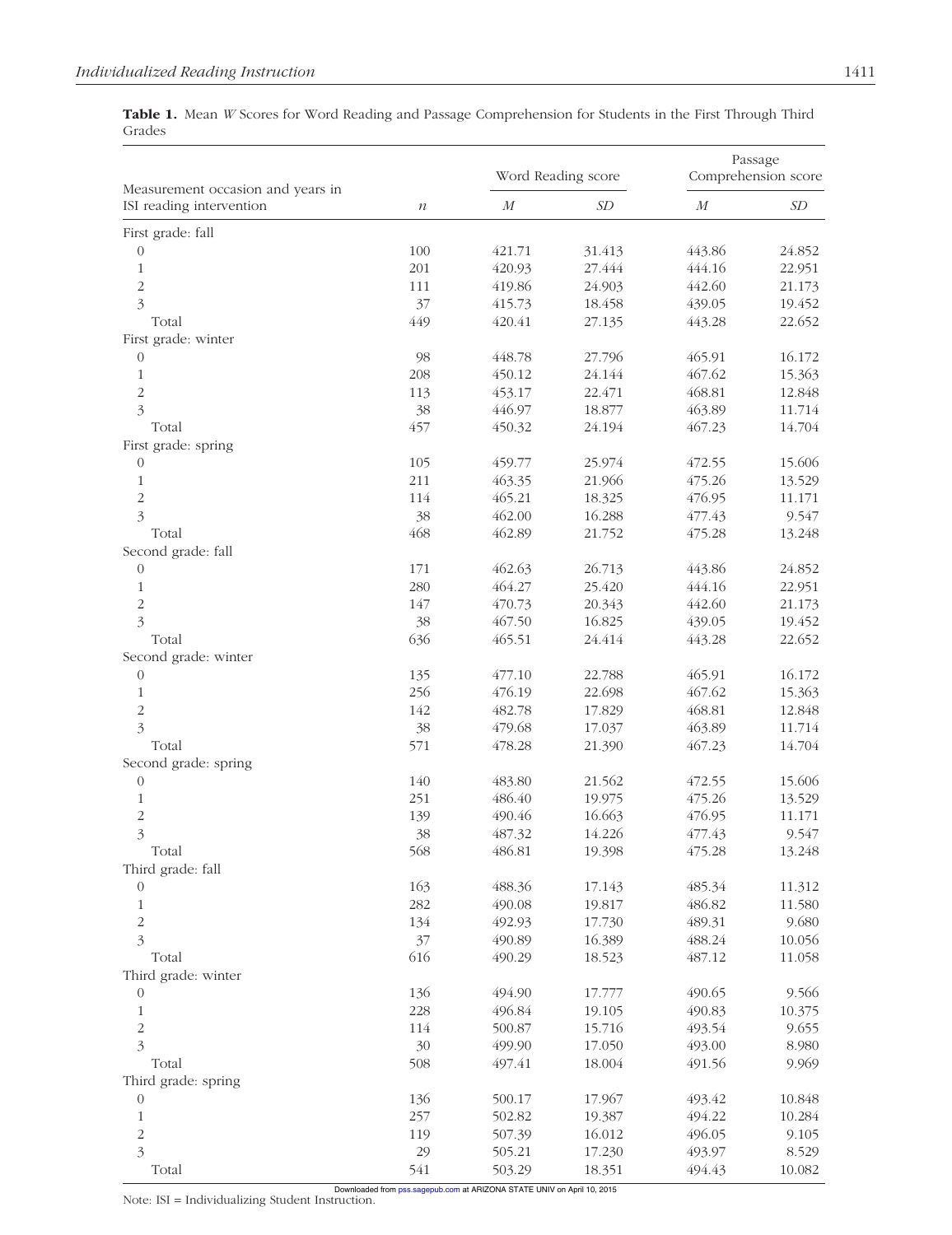MacGinitie & MacGinitie, 2006; *r* = .746, *p* < .001), which was administered in the fall and spring. We created a latent variable (reading) using the Passage Comprehension and Letter-Word Identification W scores (see Part B in the Supplemental Material available online).

# *The ISI reading intervention*

*Components.* The ISI reading classroom intervention has three components (see Part A in the Supplemental Material): teacher professional development, Assessment to Instruction (A2i) software (Connor et al., 2013), and implementation in the classroom. Teacher training for both reading and mathematics interventions was conducted using a coaching model and included half-day workshops at the beginning of the school year; monthly meetings with other teachers, commonly referred to as "communities of practice" (Bos, Mather, Narr, & Babur, 1999); individual meetings as needed; and classroombased support provided every 2 weeks by research assistants who were also certified teachers. The amount and format of training for both interventions was the same; only the content differed. Using classroom observations (Connor, Morrison, et al., 2009; Pianta, Belsky, Houts, & Morrison, 2007), teachers successfully implemented the instructional intervention to which they were assigned, and there was no appreciable drift of the mathematics intervention to the ISI-reading classrooms and vice versa.

The A2i software uses three test scores for each student—word reading, comprehension, and vocabulary—in dynamic forecasting intervention models (i.e., algorithms) to compute recommended amounts for each of four types of literacy instruction (see Table 2). Using A2i, teachers access the recommended amounts of instruction, students' test scores, and recommended student groupings. There are also planning Web pages and access to training materials and discussion boards. Teachers could view their students' scores and track progress over time

throughout the school year using A2i. Paper reports of the scores were provided to teachers in the mathematics control group in November, February, and May. Assessments were administered in a room or quiet hallway close to the students' classrooms by trained research assistants.

The ISI reading intervention characterizes reading instruction across two dimensions: content and management (see Part A in the Supplemental Material and Table 2). The content of reading instruction may be code focused—activities designed to teach the alphabetic principle—or meaning focused—activities that support the extraction and construction of meaning from text. The management dimension identifies who is focusing the students' attention on the learning activity: the teacher and student together—teacher-child managed (TCM) or the student alone or with peers—child managed (CM). These dimensions operate simultaneously to describe four types of literacy instruction: TCM-codefocused, TCM-meaning-focused, CM-code-focused, and CM-meaning-focused instruction. The recommended amounts of instruction were provided to students with similar reading skills in small groups during the dedicated block of time devoted to literacy instruction. Using their core curriculum and other resources (e.g., Florida Center for Reading Research activities; www.fcrr.org), most teachers used a center or station approach in which the teacher met with small groups of students while other students worked independently or in small peer groups. Schools provided one of several core reading curriculums, including Houghton Mifflin, that were indexed to the four types of instruction. Thus, teachers used instructional materials with which they were familiar and learned how to individualize reading instruction for students when using these materials.

*A2i algorithms—dynamic forecasting intervention models.* A2i dynamic forecasting intervention models compute recommended daily minutes of small-group

|                   | Management dimension                                                                                                                                                           |                                                                                                                                                      |  |  |  |
|-------------------|--------------------------------------------------------------------------------------------------------------------------------------------------------------------------------|------------------------------------------------------------------------------------------------------------------------------------------------------|--|--|--|
| Content dimension | Teacher-child managed                                                                                                                                                          | Child managed                                                                                                                                        |  |  |  |
| Code focused      | The teacher is working with a small group of<br>students at the teacher table. The children are<br>learning how to use prefixes and suffixes to<br>decode multisyllabic words. | Working individually and in pairs,<br>students are completing spelling<br>activities from their core reading<br>curriculum, including phonics rules. |  |  |  |
| Meaning focused   | The teacher is discussing a book with a small group<br>of students. Each student takes a turn discussing<br>the main ideas and why characters acted the way<br>they did.       | Students are reading books in the library<br>corner.                                                                                                 |  |  |  |

Table 2. Examples of the Four Dimensions of Literacy Instruction in the Individualizing Student Instruction (ISI) Reading Intervention

Note: Examples are from the second-grade intervention.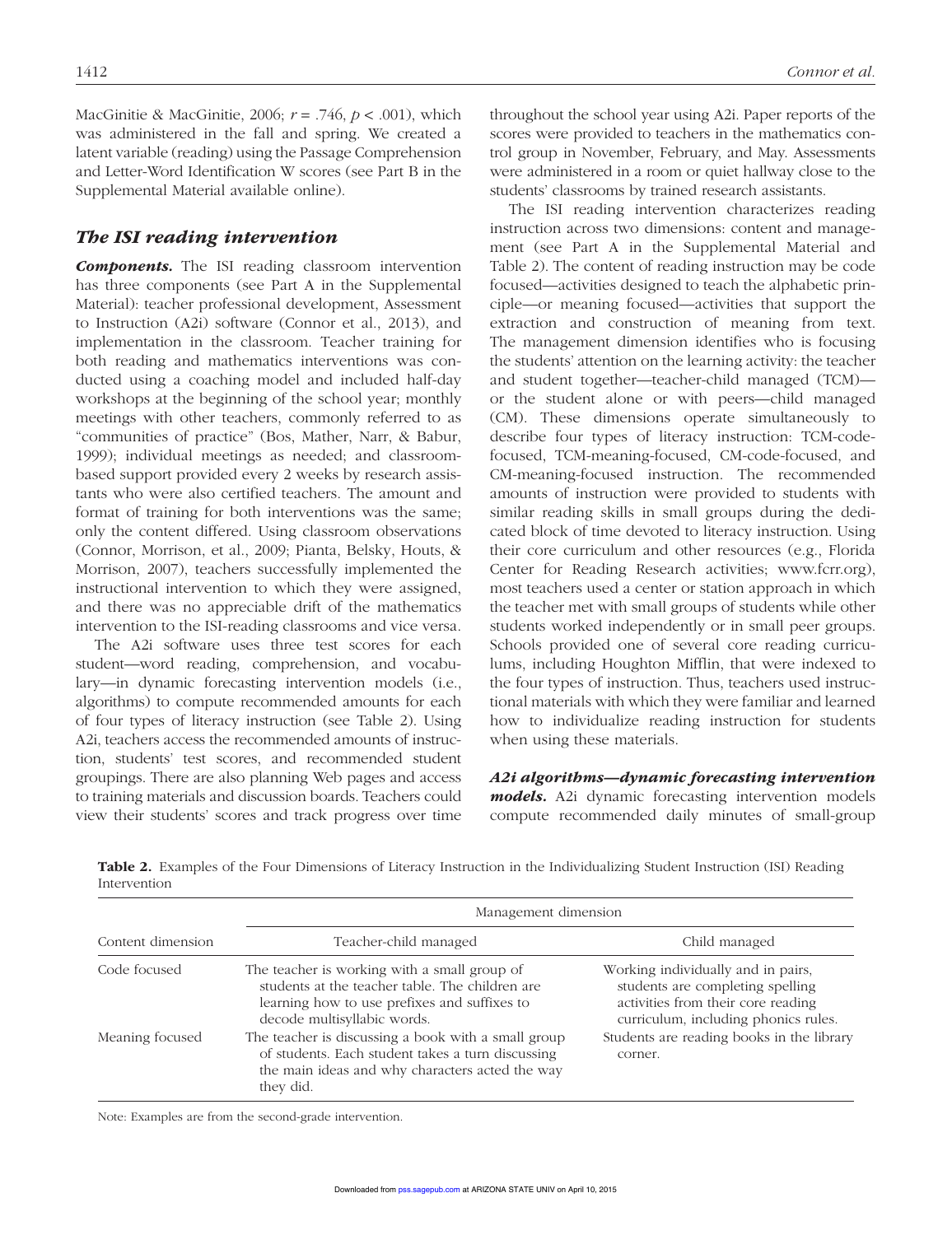code- and meaning-focused activities for both the TCM and CM groups, with substantially different algorithms for each grade. These models were developed using correlational research findings that the effect of specific instructional types on children's reading-skill growth depended on students' language and literacy skills. Child Characteristic × Instruction effects have been observed from kindergarten through third grade for different samples (Al Otaiba et al., 2011; Foorman et al., 2006).

The algorithms are analogous to those used by meteorologists to predict, for example, the paths of hurricanes (DeMaria, Rhome, Pasch, & Clark, 2009). For each student, the algorithms use a target outcome (end-of-grade-level equivalent or a school-year's gains, whichever is greater), month of the school year, and students' Letter-Word Identification, Vocabulary, and Passage Comprehension grade-equivalent scores to compute recommended amounts of each type of instruction. These recommended minutes per day are displayed in the A2i classroom view (see Figs. S1 and S2 in the Supplemental Material). Research shows that the more precisely children received the recommended instruction, the greater were their reading gains, with large effects (Connor, Morrison, Schatschneider, et al., 2011; Connor, Piasta, et al., 2009). We refined dynamic forecasting intervention algorithms for first and second grade for this study (see Figs. 2 and 3 and Part A in the Supplemental Material). For third grade, we used the already developed algorithms (Connor, Morrison, Fishman, et al., 2011).

#### *The treated control interventions*

In first grade, teachers in the control condition learned to use Math Pals (Fuchs et al., 1997) as a supplement to the



Fig. 2. Recommended amount of teacher-child-managed, meaningfocused instruction in the first grade as a function of students' gradeequivalent reading level  $(-1 =$  preschool,  $0 =$  kindergarten). Recommended amounts were computed using Assessment to Instruction software (Connor et al., 2013).



Fig. 3. Recommended amount of child-managed, code-focused instruction in the first grade as a function of students' grade-equivalent reading level  $(-1$  = preschool,  $0$  = kindergarten). Recommended amounts were computed using Assessment to Instruction software (Connor et al., 2013).

core mathematics curriculum. In second and third grade, teachers in the control condition learned to provide specific types of researcher-developed mathematics activities for each student based on each students' mathematics skills (see Part A in the Supplemental Material). Again, the professional development regimen was the same for both groups.

## Results

# *Research Aim 1: Replicating singlegrade studies and testing algorithms*

Hierarchical linear models (Raudenbush & Bryk, 2002), with students nested within classrooms (see Part B in the Supplemental Material), revealed that students in the ISIreading condition achieved significantly stronger Letter-Word Identification reading outcomes than the treated control condition did in first grade (Cohen's *d* = 0.32), in second grade (Cohen's  $d = 0.44$ ), and in third grade (Cohen's  $d = 0.25$ ; see Tables 3 and 4). These are small to moderate effects (Hill, Bloome, Black, & Lipsey, 2008) and represent about a 2-month advantage in skills for each grade by the end of the school year; findings for Passage Comprehension were similar (Cohen's *d* = 0.36, 0.43, and 0.06 for first, second, and third grade, $3$  respectively). These findings replicated previous single-year results obtained in a different school district (Connor, Morrison, Fishman, et al., 2011; Connor et al., 2007) and suggest that the algorithms worked as intended.

#### *Research Aim 2*

We next tested whether the effect of the ISI reading intervention, compared with the effect of the treated control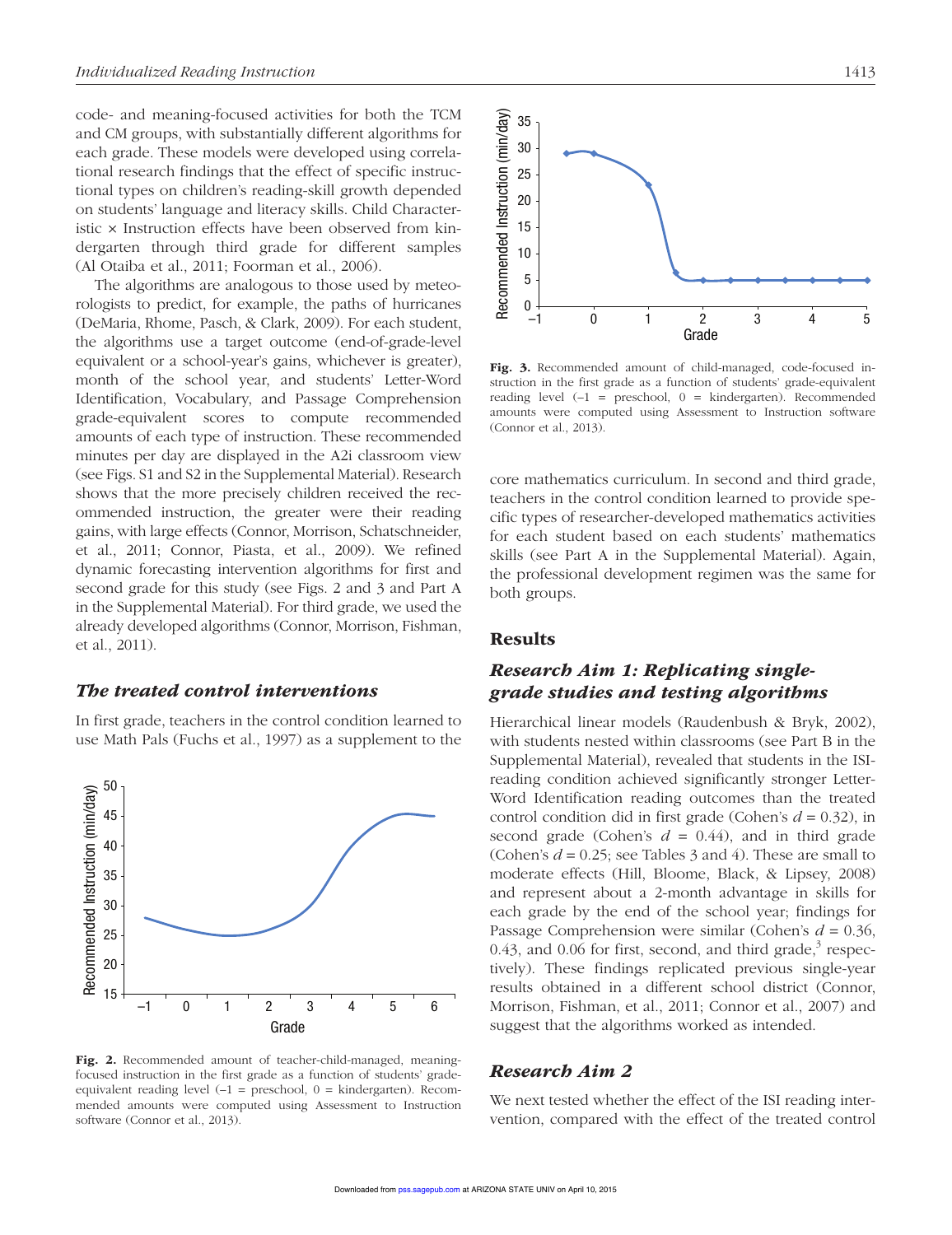| Predictor                               | h            | b SE  | t                 | Þ       |
|-----------------------------------------|--------------|-------|-------------------|---------|
|                                         | First grade  |       |                   |         |
| Fitted mean reading, $\gamma_{_{00}}$   | 460.025      | 1.220 | $t(26) = 376.976$ | < .001  |
| Effect of ISI in Grade 1, $\gamma_{01}$ | 4.344        | 1.689 | $t(26) = 2.571$   | .016    |
| Effect of fall reading, $\gamma_{10}$   | 0.601        | 0.023 | $t(444) = 25.192$ | < .001  |
|                                         | Second grade |       |                   |         |
| Fitted mean reading, $\gamma_{_{00}}$   | 479.401      | 2.441 | $t(46) = 196.390$ | < 0.001 |
| Effect of ISI in Grade 2, $\gamma_{01}$ | 6.722        | 2.83  | $t(46) = 2.375$   | .022    |
| Effect of fall reading, $\gamma_{10}$   | 0.671        | 0.022 | $t(885) = 29.873$ | < .001  |
|                                         | Third grade  |       |                   |         |
| Fitted mean reading, $\gamma_{_{00}}$   | 502.134      | 0.711 | $t(37) = 706.189$ | < 0.001 |
| Effect of ISI in Grade 3, $\gamma_{01}$ | 2.161        | 0.967 | $t(37) = 2.233$   | .032    |
| Effect of fall reading, $\gamma_{10}$   | 0.826        | 0.026 | $t(38) = 31.769$  | < .001  |

Table 3. Fixed Effects From the Within-Grade Hierarchical Linear Model for the Spring Letter-Word Identification Assessment (Reading Score)

Note: First-grade deviance = 3,690.28; second-grade deviance = 5,978.767976; third-grade deviance = 3,689.469255. The fitted mean spring reading score for the control group is represented by  $\gamma_{00}$ ; the effect of the Individualizing Student Instruction (ISI) reading intervention in Grade 1 is represented by  $\gamma_{01}$  (total fitted score =  $\gamma_{00} + \gamma_{01}$ ); and the effect of the fall reading *W* score is represented by  $\gamma_{10}$ .

condition, might accumulate as students experience more years of the intervention. To do this, we used crossclassified random effects growth-curve modeling (Raudenbush & Bryk, 2002) because students share a classroom and teacher in first grade but have different teachers and classmates in second and third grade (see Part B in the Supplemental Material). Additionally, to utilize the two reading measures administered, we created factor scores using Letter-Word Identification and Passage Comprehension *W* scores (Part B in the Supplemental Material). Students' fall, winter, and spring reading scores in first, second, and third grade (*N* = 882 students and 95 teachers) were used to model the fitted growth curve, centered in the spring of second grade. The end of second grade was selected because it provides a meaningful intercept while remaining close to the midpoint of the data. The fitted growth curve from first through third grade was nonlinear (see Fig. 4), including both quadratic and cubic trends with most rapid growth during first grade, slowing growth during second grade, and more linear growth during third grade. We then tested the effect of having 1, 2, or 3 years of ISI reading on student outcomes as compared with the control condition. Results revealed that students who spent more years in ISI reading classrooms than in mathematics intervention classrooms made significantly greater gains in reading (Cohen's *d =* 0.20 per year or 0.60 for 3 years compared with no years, which is a large effect; see Tables 5 and 6). Similar results for the

| Table 4. Random Effects From the Within-Grade Hierarchical Linear Model for the Spring Letter-Word |  |  |  |
|----------------------------------------------------------------------------------------------------|--|--|--|
| Identification Assessment (Reading Score)                                                          |  |  |  |

| Predictor<br>SD            |        | Variance component | $\chi^2$                         |        |
|----------------------------|--------|--------------------|----------------------------------|--------|
|                            |        | First grade        |                                  |        |
| Classroom Level 2, $u_{0}$ | 3.116  | 9.713              | $\chi^2(26, N = 28) = 47.64582$  | .006   |
| Student Level 1, r         | 13.636 | 185.962            |                                  |        |
|                            |        | Second grade       |                                  |        |
| Classroom Level 2, $u_{0}$ | 12.844 | 164.971            | $\chi^2(46, N = 49) = 491.57049$ | < .001 |
| Student Level 1, r         | 15.172 | 230.190            |                                  |        |
|                            |        | Third grade        |                                  |        |
| Classroom Level 2, $u_0$   | 2.057  | 4.231              | $\chi^2(36, N = 40) = 62.10752$  | .005   |
| Fall reading score, $u_1$  | 0.086  | 0.007              | $\chi^2(37, N = 40) = 46.59341$  | .134   |
| Student Level 1, r         | 8.614  | 74.203             |                                  |        |

Note: Deviance = 37,511.511728. Time is in months and is centered at the end of second grade.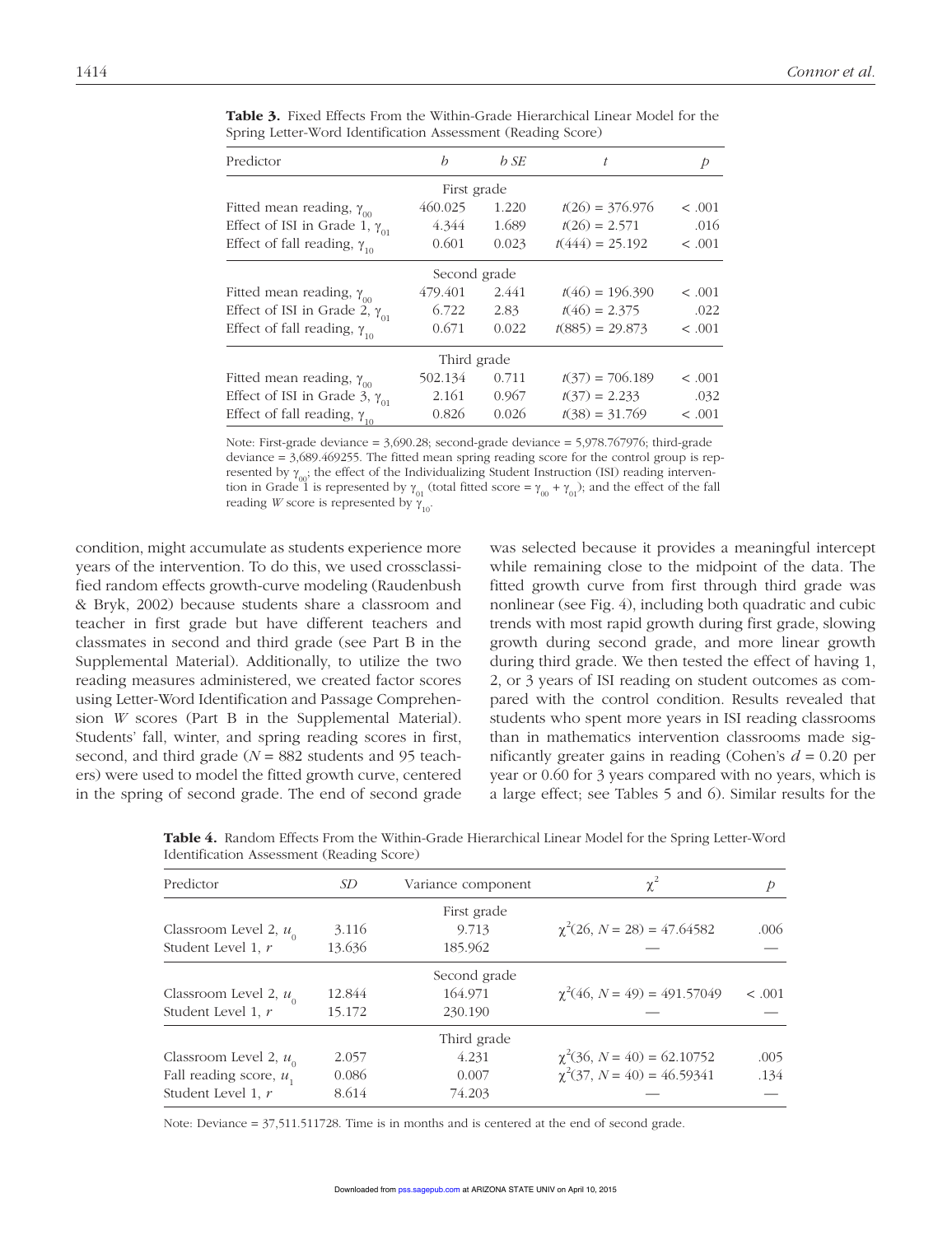

Fig. 4. Fitted mean growth curve for students' reading scores from the fall of first grade through the spring of third grade for all students (end of second grade  $= 0$  months).

GMRT are provided in Table S1 in the Supplemental Material.

# *Research Aim 3*

We then examined whether individualized reading instruction in first grade might have a larger effect on third-grade outcomes than in second and/or third grade and protect students from later less effective literacy instruction. Results are shown in Fig. 5 (see also Tables 7 and 8) and reveal inconsistent evidence for a first-grade "inoculation effect." Students who were in ISI-reading classrooms in first grade and were in control classrooms in second and third grade (TCC) achieved significantly higher fitted scores than did students who received 1 year of ISI reading instruction either in second or in third grade (CTC, CCT, respectively). However, when we considered students who received 2 years of ISI, the results were less consistent. For those students who were in ISIreading classrooms for 2 years and control classrooms for 1 year, there was an advantage in receiving individualized reading instruction in first and third grade (TCT) compared with receiving effective reading instruction in first and second (TTC) or second and third (CTT) grade. At the same time, students who were in ISI reading classrooms for all three grades (TTT) achieved significantly higher fitted reading scores by the end of third grade compared with students who were in control classrooms all 3 years (CCC; Cohen's *d =* 0.90), 2 years, or 1 year. Students in the TTT groups achieved fitted scores that were, on average, well above grade-level expectations  $\text{(grade equivalent} = 5.0).$ 

# **Discussion**

The results of this 3-year, cluster-randomized controlled, longitudinal efficacy study have implications for practice, policy, and research. First, they provide evidence that individualized reading instruction is more effective in improving students' reading skills than instruction of similar quality that is not individualized; this was true at a single grade, and the findings were more consistent for first and second grade. This finding replicates other single-grade studies but with a different population of

Table 5. Fixed Effects From the Cross-Classified, Growth-Curve Model for Total Number of Years Students Were in ISI Intervention Classrooms for Reading Score (*z* score)

| Effect                                    | h         | b SE     | t                  | Þ      |
|-------------------------------------------|-----------|----------|--------------------|--------|
| Fitted mean, $\theta_0$                   | 0.204     | 0.033667 | $t(2911) = 6.055$  | < .001 |
| Total ISI, $\gamma_{01}$                  | 0.060     | 0.026434 | $t(880) = 2.279$   | .023   |
| Time, $\theta$                            | 0.037     | 0.002315 | $t(2911) = 16.159$ | < .001 |
| Total ISI, $\gamma_{11}$                  | $-0.004$  | 0.001568 | $t(2911) = -2.656$ | .008   |
| Time <sup>2</sup> , $\theta$ <sub>2</sub> | $-0.0005$ | 0.000156 | $t(2911) = -3.178$ | .001   |
| Total ISI, $\gamma_{21}$                  | 0.0001    | 0.000106 | $t(2911) = 1.092$  | .275   |
| Time <sup>3</sup> , $\theta$ <sub>3</sub> | 0.0001    | 0.000010 | $t(2911) = 13.368$ | < .001 |
| Total ISI, $\gamma_{31}$                  | 0.00002   | 0.000007 | $t(2911) = 3.429$  | < .001 |
|                                           |           |          |                    |        |

Note: The fitted mean,  $\theta_0$ , represents the fitted mean end-of-second-grade score for students who were in control classrooms all 3 years. Time is in months and is centered at the end of second grade. Time<sup>2</sup> represents the quadratic trend, and Time<sup>3</sup> represents the cubic trend. Total ISI,  $\gamma_{01}$ , represents the number of years (1, 2, or 3) that students were in Individualizing Student Instruction (ISI) classrooms. Total ISI,  $\gamma_{11}$ , is the effect of ISI on the slope; Total ISI,  $\gamma_{21}$ , is the effect of ISI on the quadratic trend; and Total ISI,  $\gamma_{31}$ , is the effect of ISI on the cubic trend.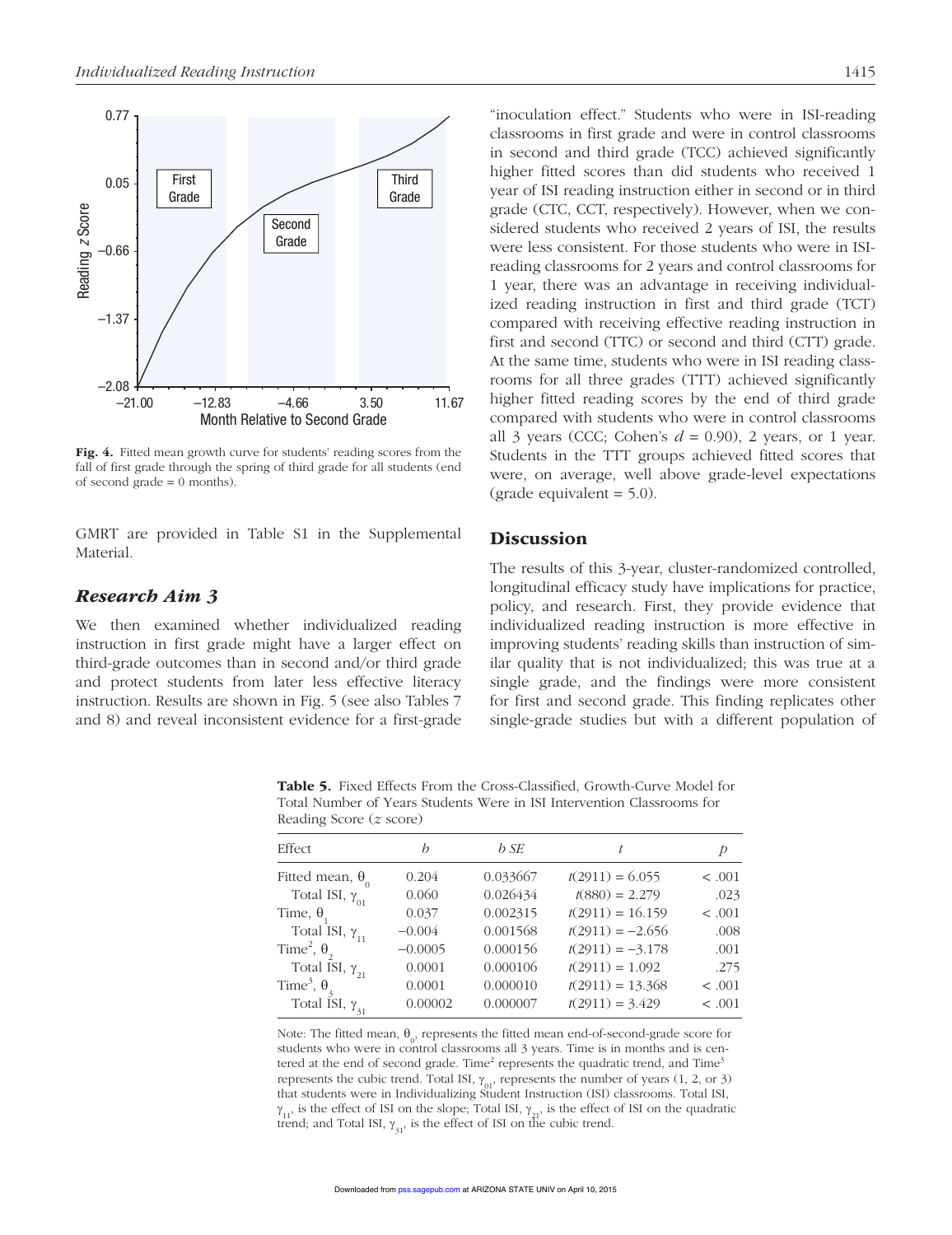| Effect                                                               | SD             | Variance component |                                                      |                        |
|----------------------------------------------------------------------|----------------|--------------------|------------------------------------------------------|------------------------|
| Intercept 1/row, $b_{_{00j}}$<br>Time/row, $b_{_{10j}}$ Level 1, $e$ | 0.547<br>0.019 | 0.299<br>0.0004    | $\chi^2(770) = 9737.369$<br>$\chi^2(770) = 2429.529$ | $\leq .001$<br>< 0.001 |
|                                                                      | 0.294          | 0.086              |                                                      |                        |

Table 6. Random Effects From the Cross-Classified, Growth-Curve Model for Total Number of Years Students Were in ISI Intervention Classrooms for Reading Score (*z* score)

Note:  $N = 882$  students and 95 teachers. ISI = Individualizing Student Instruction.



Fig. 5. Fitted end of first-, second-, and third-grade reading outcomes as a function of whether students  $(N = 882)$  participated in Individualizing Student Instruction (ISI)-reading instruction or the mathematics intervention. In the key, "C" indicates the mathematics control group and "T" indicates the ISI-reading treatment condition, with the order of letters signaling which type of instruction was received in Grades 1, 2, and 3 (e.g., TTC students received ISI reading in first and second grade and were in the control group in third grade). Error bars show standard errors. Values were calculated using data shown in Table 7.

students and teachers and with a control group that received the same amount of professional development, albeit in mathematics.

This study also revealed that once is not enough, even in first grade. The support for a first-grade inoculation effect was inconsistent and inconclusive. Rather, students who received the more efficacious ISI instruction in first, second, and third grade had stronger reading skills at the end of third grade than did children who received fewer years of ISI instruction, regardless of when the ISI instruction was received, and the accumulated impact was large by any standard. Students who attended ISI classrooms all 3 years achieved reading skills that were well above grade-level expectations by the end of third grade, as measured by nationally normed reading-achievement tests. Keeping in mind that over 45% of the students in our sample qualified for the free and reduced lunch under the U.S. National School Lunch Program,

Table 7. Fixed Effects From the Cross-Classified, Growth-Curve Model on the Grade at Which Students Were in ISI Intervention Classrooms for Reading Score (*z* score)

| Predictor                                  | b         | b SE    | t(880)   | $\mathcal{P}$ |
|--------------------------------------------|-----------|---------|----------|---------------|
| For Intercept 1, $\pi$ <sub>0</sub>        |           |         |          |               |
| TTT, $\gamma_{_{01}}$                      | 0.497     | 0.093   | 5.319    | < .001        |
| TTC, $\gamma_{02}$                         | 0.529     | 0.075   | 7.022    | < .001        |
| TCC, $\gamma_{03}$                         | 0.511     | 0.058   | 8.827    | < .001        |
| CCC, $\gamma_{04}^{\dagger}$               | 0.318     | 0.041   | 7.658    | < .001        |
| TCT, $\gamma_{05}$                         | 0.514     | 0.103   | 4.997    | < .001        |
| CTC, $\gamma_{06}$                         | 0.271     | 0.054   | 4.983    | < .001        |
| CCT, $\gamma_{_{07}}$                      | 0.271     | 0.053   | 5.045    | < .001        |
| CTT, $\gamma_{_{08}}$                      | 0.539     | 0.077   | 7.006    | < .001        |
| For Time, $\pi$ <sub>1</sub>               |           |         |          |               |
| TTT, $\gamma_{_{11}}$                      | 0.035     | 0.005   | 6.717    | < .001        |
| TTC, $\gamma_{12}$                         | 0.027     | 0.004   | 6.336    | < .001        |
| TCC, $\gamma_{13}$                         | 0.038     | 0.003   | 11.302   | < .001        |
| CCC, $\gamma_{14}^{\phantom{\dag}}$        | 0.041     | 0.003   | 13.916   | < .001        |
| TCT, $\gamma_{15}$                         | 0.034     | 0.005   | 5.962    | < .001        |
| CTC, $\gamma_{16}$                         | 0.053     | 0.004   | 14.170   | < .001        |
| CCT, $\gamma_{17}$                         | 0.036     | 0.004   | 8.569    | < .001        |
| CTT, $\gamma_{18}$                         | 0.043     | 0.005   | 8.801    | < .001        |
| For Time <sup>2</sup> , $\pi$ <sub>2</sub> |           |         |          |               |
| TTT, $\gamma_{_{21}}$                      | $-0.001$  | 0.0003  | $-3.593$ | < .001        |
| TTC, $\gamma_{22}$                         | $-0.0006$ | 0.0003  | $-2.354$ | .019          |
| TCC, $\gamma_{23}$                         | $-0.001$  | 0.0002  | $-4.883$ | < .001        |
| CCC, $\gamma_{24}^{\prime}$                | $-0.0009$ | 0.0002  | $-5.114$ | < .001        |
| TCT, $\gamma_{_{25}}$                      | $-0.001$  | 0.0004  | $-2.972$ | .003          |
| CTC, $\gamma_{26}$                         | $-0.002$  | 0.0003  | $-7.590$ | < .001        |
| CCT, $\gamma_{_{27}}$                      | $-0.0007$ | 0.0002  | $-3.175$ | .002          |
| CTT, $\gamma_{28}$                         | $-0.002$  | 0.0003  | $-6.182$ | < .001        |
| For Time <sup>3</sup> , $\pi$ <sub>3</sub> |           |         |          |               |
| TTT, $\gamma_{31}$                         | 0.0002    | 0.00002 | 8.417    | < .001        |
| TTC, $\gamma_{32}$                         | 0.0002    | 0.00002 | 11.726   | < .001        |
| TCC, $\gamma_{33}$                         | 0.0001    | 0.00001 | 10.782   | < .001        |
| CCC, $\gamma_{34}$                         | 0.0001    | 0.00001 | 10.772   | < .001        |
| TCT, $\gamma_{35}$                         | 0.0002    | 0.00002 | 7.944    | < .001        |
| CTC, $\gamma_{36}$                         | 0.00009   | 0.00002 | 5.757    | < .001        |
| CCT, $\gamma_{37}$                         | 0.0002    | 0.00002 | 10.430   | < .001        |
| CTT, $\gamma_{38}$                         | 0.0001    | 0.00002 | 6.478    | < .001        |

Note: Deviance =  $4,781.377294$ . In group names, the letters (T = treatment,  $C =$  control) indicate the order in which the treatments were received from first grade through third grade. Time is in months and is centered at the end of second grade. Time $<sup>2</sup>$  represents the quadratic</sup> trend, and Time<sup>3</sup> represents the cubic trend. Intercepts were removed from the model so all groups could be modeled. Thus, intercepts represent end-of-second-grade means for each group. ISI = Individualizing Student Instruction.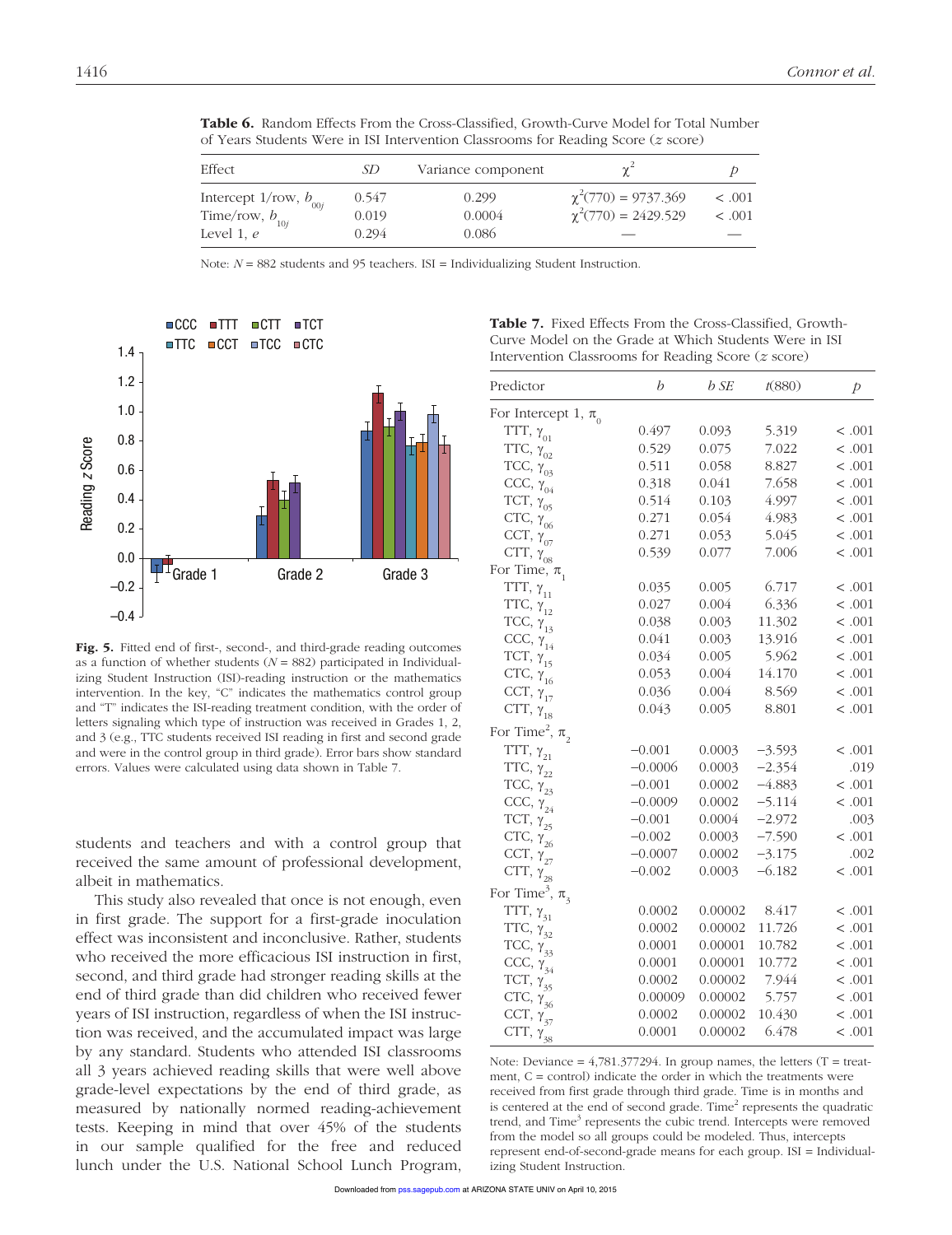| Effect                          | SD      | Variance component | $\chi^2$                 | р       |
|---------------------------------|---------|--------------------|--------------------------|---------|
| Intercept $1$ /row              | 0.53211 | 0.28314            | $\chi^2(772) = 2330.00$  | < 0.001 |
| Time/row                        | 0.01954 | 0.00038            | $\chi^2(772) = 1490.00$  | < .001  |
| Level 1, $e$                    | 0.28059 | 0.07873            |                          |         |
| Intercept $1$ /column $c_{38k}$ | 0.17050 | 0.02907            | $\chi^2(30) = 182.21787$ | < .001  |
| Time <sup>3</sup> /CTT          | 0.00002 | 0.00000            | $\chi^2(22) = 21.91850$  | > .500  |

Table 8. Random Effects From the Cross-Classified, Growth-Curve Model on the Grade at Which Students Were in ISI Intervention Classrooms for Reading Scores (*z* score)

Note: Level 1 units = 4,777 (repeated measures), row-level units = 882 (students), column-level units = 95 (teachers). We computed  $\chi^2$  statistics only for units that had sufficient data. The table shows the final estimation of row and Level 1 variance components and column-level variance components. Time is in months and is centered at the end of second grade. Time<sup>3</sup> represents the cubic trend only for the CTT group (who received control mathematics instruction in Grade 1 and reading-intervention treatment in Grades 2 and 3); all other groups were fixed. ISI = Individualizing Student Instruction.

a frequently used marker of family poverty, this is encouraging. Indeed, no student who received 3 years of ISI reading instruction had a standard score below 85 and only 2 of the students who received ISI reading instruction all 3 years had a third-grade reading standard score that was less than 90 (national mean =  $100$ ,  $SD = 15$ ; < 85 is considered below grade expectations); 75% of students who received 3 years of ISI reading instruction had standard scores above 100. In contrast, 22% of the students who were in control classrooms all 3 years had standard scores below 90, including some very low scores below 85, compared with the 2 students (6%) who received ISI reading instruction all 3 years.

This study is the first longitudinal cluster-randomized controlled trial to be conducted with the specific research aim of examining the accumulation of instructional effects from first through third grade. The results, coupled with other correlational and quasiexperimental results, stress the importance of providing high quality evidenced-based reading instruction throughout the early grades. This finding has policy and practical implications. The essence of the ISI reading intervention is that literacy instruction is precisely matched to the instructional needs of each individual student within a classroom (Connor, Morrison, Fishman, et al., 2011; Connor, Piasta, et al., 2009). This study provides the strongest evidence to date that sustained, carefully planned, differentiated literacy instruction supported by technology and using the best assessments and research-based strategies available is more likely to be effective than what is typically seen in classrooms. It is likely that as the algorithms used to prescribe amounts and types of reading instruction and technology to support teachers' implementation improve, so too will students' reading outcomes.

Given national policy and media attention regarding teacher accountability, the current findings bear direct relevance to the discussion of teacher value-added scores. The statistical models used in this study are highly similar to those used to compute teacher value-added scores; hence, the positive treatment effect means that teachers in the ISI condition generally had higher value-added scores compared with teachers in the control condition. Most teachers in this study, when given training and support, were able to provide more effective literacy or mathematics instruction in line with their treatment assignment. Thus, as policymakers place more emphasis on the effectiveness of individual teachers and the longterm benefits of effective teaching (Chetty et al., 2012; Konstantopoulos & Chung, 2011), it is clear that what teachers do in the classroom, their use of evidence-based instruction, their ability to differentiate this instruction, and the training and professional development they receive all make a difference in student learning and, hence, in teachers' value-added scores. By implication, teachers who are generally less effective can learn to improve their classroom practices in ways that improve their students' test scores. In this study, participating teachers learned to use the A2i software, assessment information, and classroom implementation well enough within 1 school year to make a meaningful difference in their students' reading achievement when they received a professional development regimen that, while intensive, could be replicated at scale. This study demonstrates that the effectiveness of the current teaching force can be improved and contradicts the assumption that teaching is a talent that some possess and others do not and that there is nothing to be done when teachers have low value-added scores. The discussion around value-added scores can be expanded to focus not just on replacement of teachers with low value-added scores, but also on the training and development of teachers.

Finally, continued rigorous research on effective instructional models is vitally needed to provide the cumulative benefits demonstrated in the present study. Too many curriculums and interventions are brought to schools without rigorous evidence of efficacy, with the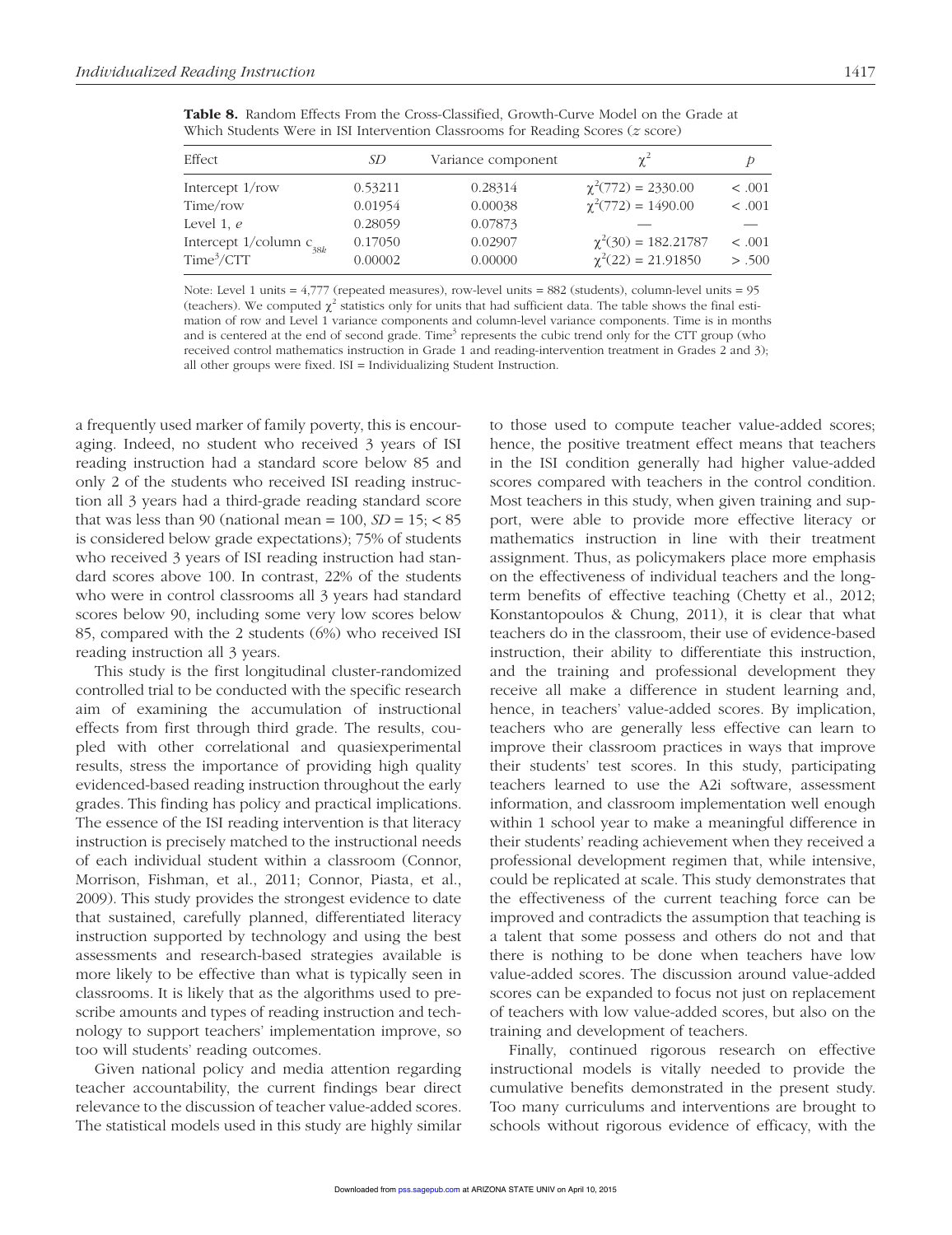explanation that it is not possible to conduct randomized controlled trials in schools. This series of studies and others belie that explanation and call for better evidence for the curricula and interventions used with students. As the understanding about how students learn in the classroom improves, along with how to support teachers' efforts to teach each student effectively, research can increase the effectiveness of instruction and ensure that every child has the skills he or she will need in the future.

#### Author Contributions

All authors designed the study and interpreted the results. Testing and data collection were performed under the direction of C. M. Connor and E. C. Crowe. C. M. Connor and C. Schatschneider performed the data analyses. C. M. Connor drafted the original manuscript, and all authors contributed to the final version of the manuscript. All authors approved the final version of the manuscript for submission.

#### Acknowledgments

We thank the Individualizing Student Instruction Project team as well as Phyllis Underwood, Stephanie Day, and Jennifer Dombek, and the children, parents, teachers, and schools participants.

#### Declaration of Conflicting Interests

The authors declared that they had no conflicts of interest with respect to their authorship or the publication of this article.

#### Funding

Funding for this project was provided by the U.S. Department of Education Institute of Education Sciences (R305H04013 and R305B070074) and the National Institute of Child Health and Human Development (R01HD48539, R21HD062834, and P50 HD052120).

#### Supplemental Material

Additional supporting information may be found at http://pss .sagepub.com/content/by/supplemental-data

#### Notes

1. Teacher value-added scores reflect the mean gain in achievement of the students in the teacher's classroom. These scores are computed relative to the mean gain in achievement of students in other teachers' classrooms using gain scores or controlling for previous achievement (Raudenbush, 2004).

2. We thank an anonymous reviewer for this observation. 3. The effect size for third grade was not significantly different than 0.

#### References

Al Otaiba, S., Connor, C. M., Folsom, J. S., Greulich, L., Meadows, J., & Li, Z. (2011). Assessment data-informed guidance to individualize kindergarten reading instruction: Findings from a cluster-randomized control field trial. *The Elementary School Journal*, *111*, 535–560.

- Bos, C., Mather, N., Narr, R. F., & Babur, N. (1999). Interactive, collaborative professional development in early literacy instruction: Supporting the balancing act. *Learning Disabilities Research & Practice*, *14*, 227–238.
- Chetty, R., Friedman, J. N., & Rockoff, J. E. (2012). *The longterm impacts of teachers: Teacher value-added and student outcomes in adulthood* (Working paper 17699). Cambridge, MA: National Bureau of Economic Research. Retrieved from http://obs.rc.fas.harvard.edu/chetty/value\_added.pdf
- Connor, C. M., Fishman, B., Crowe, E., Underwood, P., Schatschneider, C., & Morrison, F. J. (2013). Teachers' use of Assessment to Instruction (A2i) software and third graders' reading comprehension gains. In A. Shamir & O. Korat (Eds.), *Technology as a support for literacy achievements for children at risk* (pp. 123–140). New York, NY: Springer.
- Connor, C. M., Morrison, F. J., Fishman, B., Giuliani, S., Luck, M., Underwood, P. S., . . . Schatschneider, C. (2011). Testing the impact of Child Characteristics × Instruction interactions on third graders' reading comprehension by differentiating literacy instruction. *Reading Research Quarterly*, 46, 189-221.
- Connor, C. M., Morrison, F. J., Fishman, B. J., Ponitz, C. C., Glasney, S., Underwood, P., . . . Schatschneider, C. (2009). The ISI classroom observation system: Examining the literacy instruction provided to individual students. *Educational Researcher*, *38*, 85–99.
- Connor, C. M., Morrison, F. J., Fishman, B. J., Schatschneider, C., & Underwood, P. (2007). The early years: Algorithmguided individualized reading instruction. *Science*, *315*, 464–465. doi:10.1126/science.1134513
- Connor, C. M., Morrison, F. J., Schatschneider, C., Toste, J., Lundblom, E. G., Crowe, E., & Fishman, B. (2011). Effective classroom instruction: Implications of child characteristic by instruction interactions on first graders' word reading achievement. *Journal of Research on Educational Effectiveness*, *4*, 173–207.
- Connor, C. M., Piasta, S. B., Fishman, B., Glasney, S., Schatschneider, C., Crowe, E., . . . Morrison, F. J. (2009). Individualizing student instruction precisely: Effects of child x instruction interactions on first graders' literacy development. *Child Development*, *80* , 77–100.
- Coyne, M. D., Kame'enui, E. J., Simmons, D. C., & Harn, B. A. (2004). Beginning reading intervention as inoculation or insulin. *Journal of Learning Disabilities*, *37* , 90–104. doi:10 .1177/00222194040370020101
- Cronbach, L. J., & Snow, R. E. (1977). *Aptitudes and instructional methods: A handbook for research on interactions*. New York, NY: Irvington.
- DeMaria, M., Rhome, J., Pasch, R., & Clark, J. S. (2009). *Technical summary of the National Hurricane Center track and intensity models*. Retrieved from http://www.nhc .noaa.gov/pdf/model\_summary\_20090724.pdf
- Elleman, A. M., Lindo, E. J., Morphy, P., & Compton, D. L. (2009). The impact of vocabulary instruction on passagelevel comprehension of school-age children: A metaanalysis. *Journal of Research on Educational Effectiveness*, *2*, 1–44.